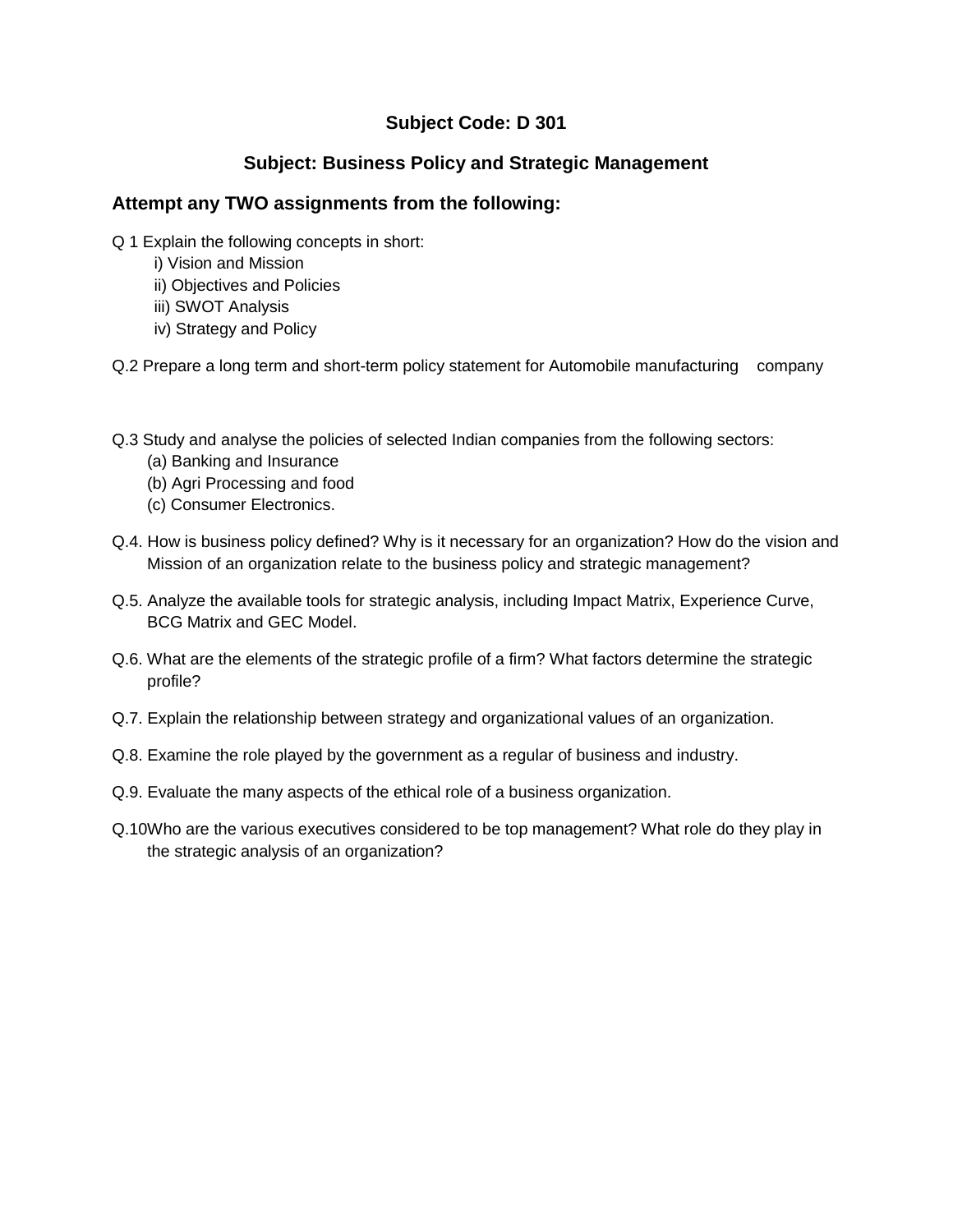### **Subject Code: D 302**

### **Subject: Business Ethics and Professional Values**

- Q 1 "All sort of business have social responsibilities" Justify.
- Q.2 Explain the terms "Business", "Ethics", "Profession" and "Values" and state relative importance for building a good society.
- Q.3 What is "Business Ethics"? Briefly explain ethics in functional areas say Marketing and Advertising, Finance, Human Resource etc. of modern business organization. Give examples.
- Q.4. What are the dimensions of business ethics.
- Q.5. Describe the origin and growth of business practices in India write in detail.
- Q.6. Explain the following concepts in short: a) Quality of Services
	- b) Standards of ethical and Professional values
- Q.7. What is analysis of ethical values based on professional codes in different field in detail.
- Q.8. What is Copyright and Intellectual Property rights.
- Q.9. Explain the following concepts in short:
	- a) Cross Cultural Management
	- b) Ethical values in Marketing and advertising
- Q.10 Explain the following concepts in short:
	- a) Licensing, Permits and legislative and administrative measures
	- b) Globalization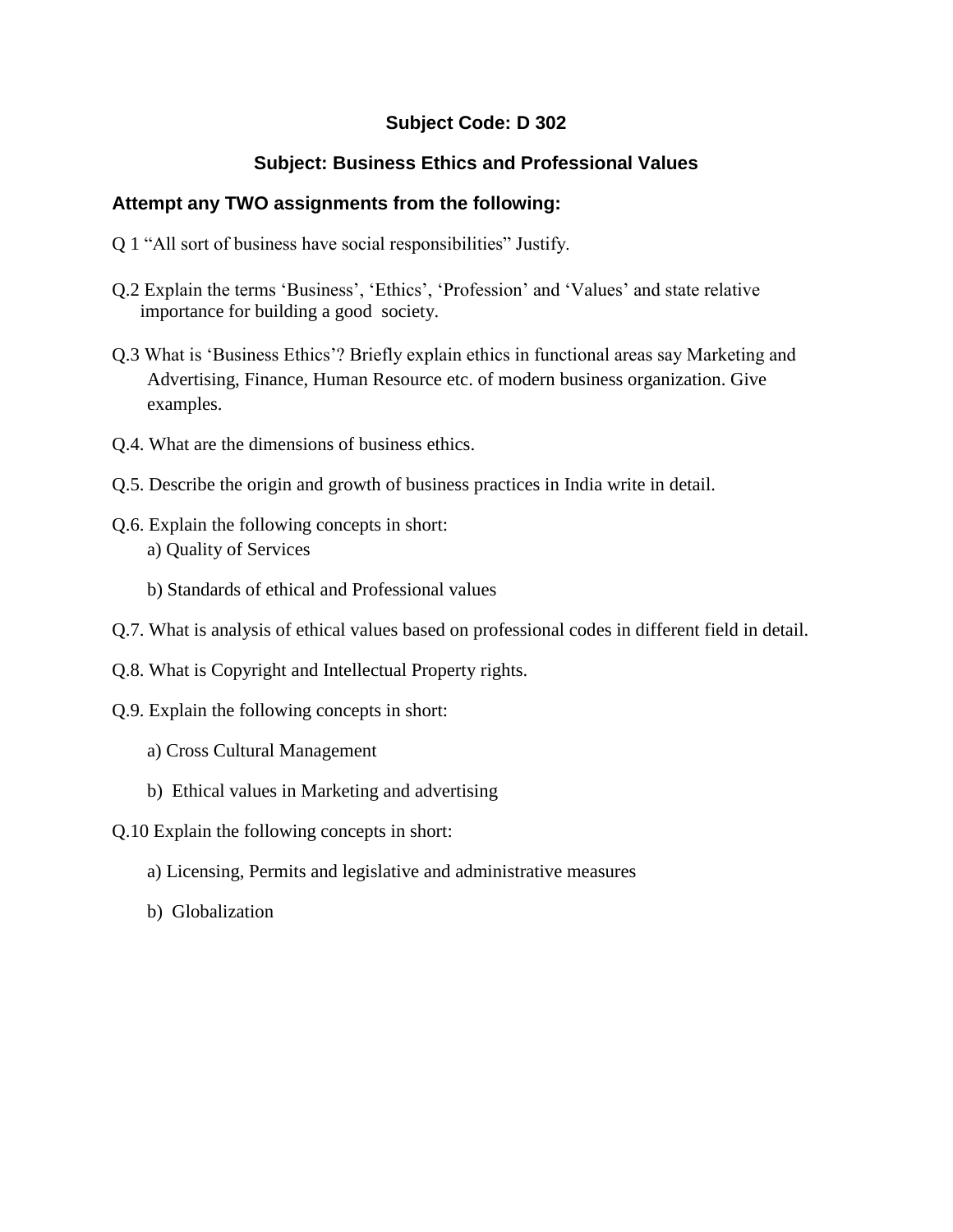# **Subject Code: D 303**

### **Subject: Operation Research**

### **Attempt any TWO assignments from the following:**

- Q 1 A Company produces two types of leather belts A and B. A is superior quality and B is of inferior quality. The respective profits are Rs.10 and Rs.5 per belt. The supply of raw material is sufficient for making 850 belts per day. For belt A, a special type of buckles is required and 500 are available per day. There are 700 buckles available for belt B per day. Belt A needs twice as much time as that required for belt B and the company can produce 500 belts if all of them were of the type A. Formulate a LP Model for the given problem.
- Q.2 Explain the meaning and origin of operations research with the help of definitions and examples.
- Q.3 Which Indian companies use operations research? Also discuss about the nature of operations research with the help of examples.
- Q.4. (i) Discuss Monte Carlo simulation with reference to queuing theory, inventory control and production line.

The following data is observed in a tea serving counter. The arrival is for one minute interval

| $\sim$ .<br>Activity  |            |                                   |      | ີ                   |                  | -<br>∼         |
|-----------------------|------------|-----------------------------------|------|---------------------|------------------|----------------|
| .<br>∽<br>'robability | ∩ҕ<br>v.vo | $\overline{\phantom{0}}$<br>∪. ≀∪ | 0.40 | $\sim$<br>∽<br>∪.∠∪ | -<br><b>v.iv</b> | $\cap$<br>v.vJ |

 The service is taken as 2 persons for one minute interval. Using the following random numbers simulate for 15 minutes period.

09,54,94,01,80,73,20,26,90,79,25,48,99,25,89

Also calculate the average number of persons waiting in the queue per minute.

Q.5. Solve the following transportation problem:

|        |        |    |  | Supply       |
|--------|--------|----|--|--------------|
| Source |        |    |  |              |
|        |        | ┍  |  |              |
|        |        |    |  | $\mathbf{I}$ |
|        | Demand | ิค |  |              |

Q.6. Write on Linear Programme in detail.

Q.7. Discuss History and significance of Operation Research and modern business management.

Q.8. Write a notes on the following: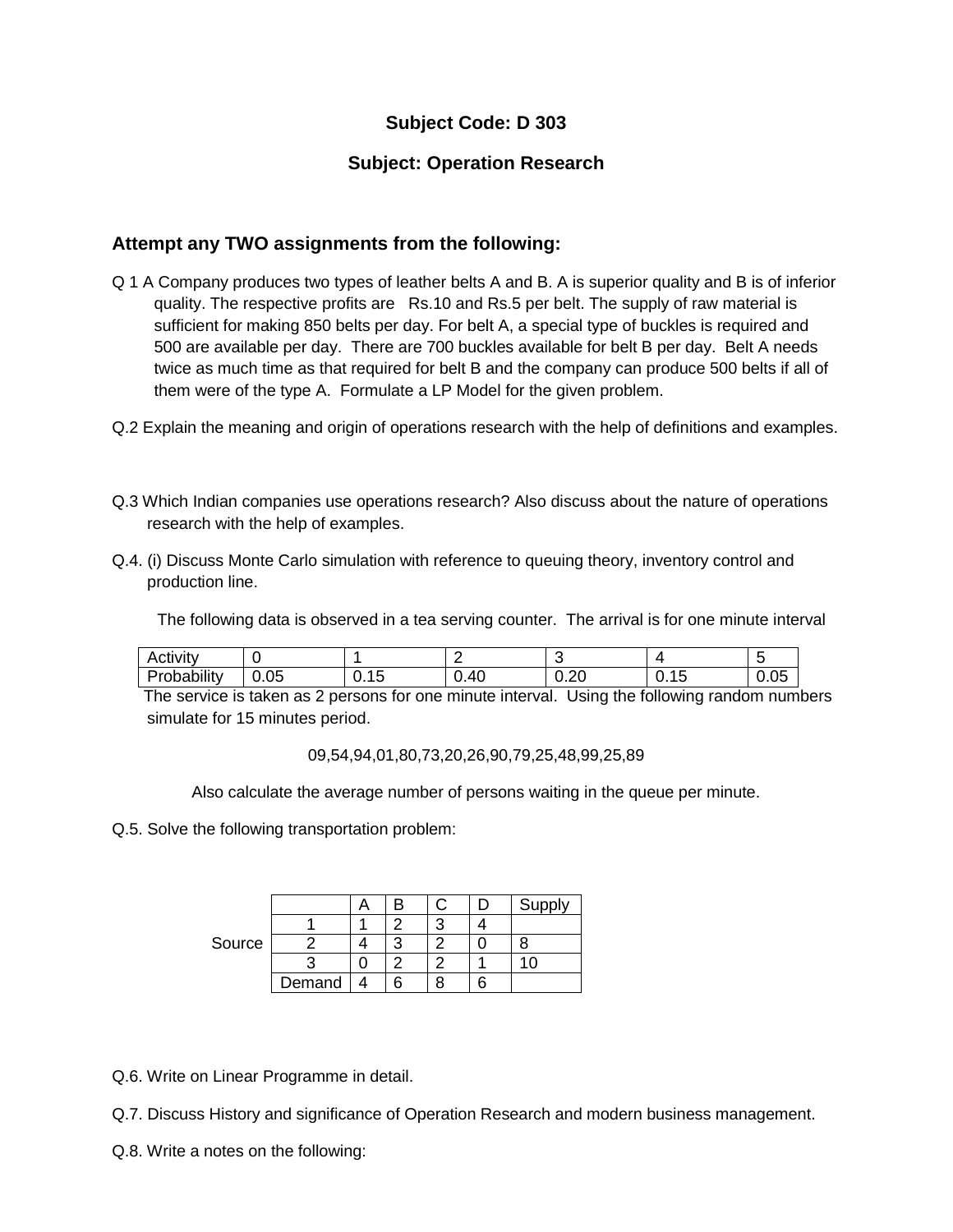- a) Application and Limitations of Linear Programming Problem.
- b) Applications of Transportation problem
- Q.9. What is an unbalanced assignment? How can it be balance? How will you solve an assignment problem if profit is to be maximized?
- Q.10 Operation Research as a tool in decision making. Discuss.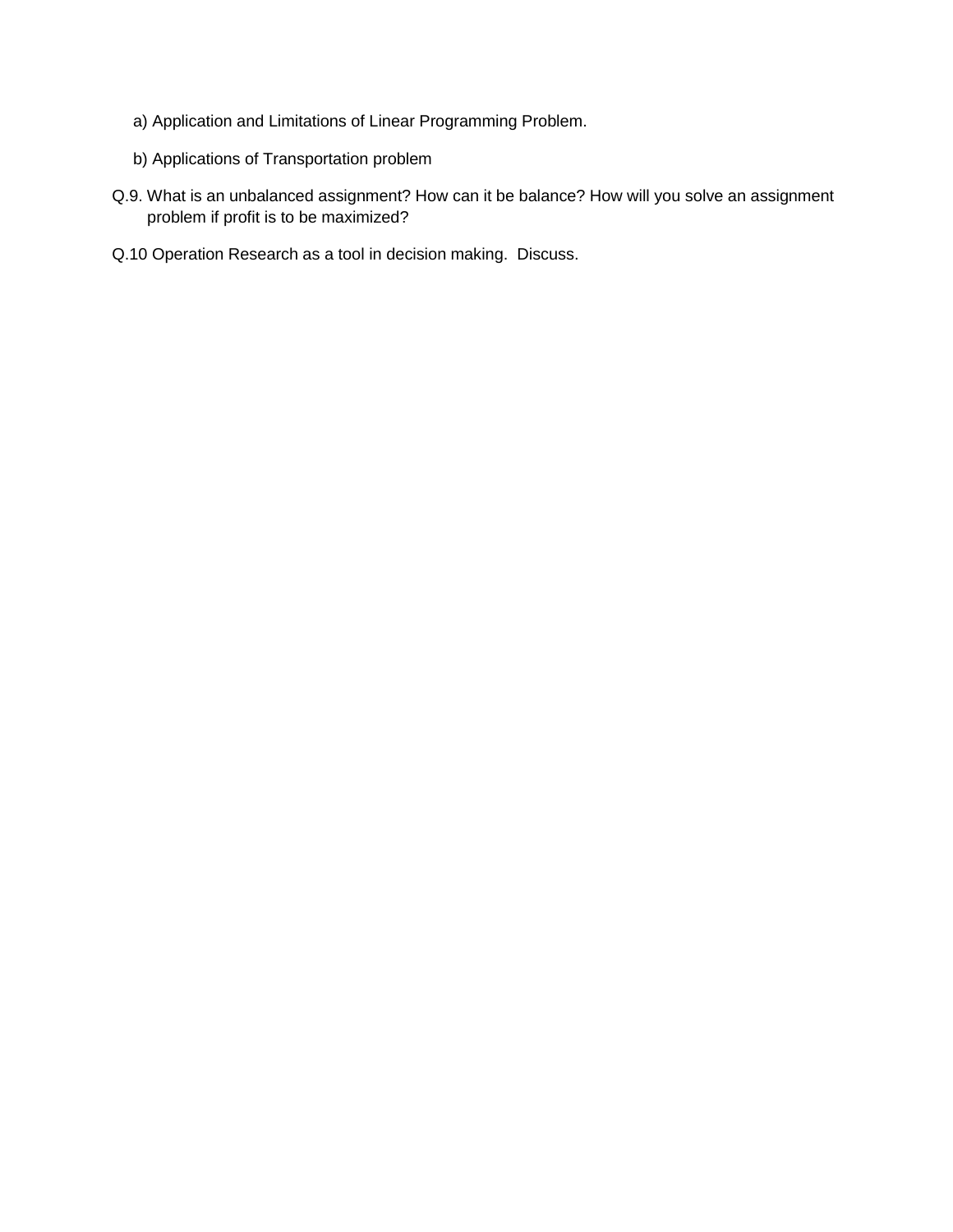# **Subject Code: D 304 (E-I Marketing)**

### **Subject: Consumer Behaviour**

### **Attempt any TWO assignments from the following:**

- **Q1** Discuss post purchase behavior of customer with examples.
- **Q2** What do you mean by the term consumer delight?
- **Q3** Write explanatory note on group dynamics.
- **Q.4** Discuss with example the differences between consumer delight and consumer surprise.
- **Q.5** Explain the various consumer decision-making process models.
- **Q.6** Describe the diffusion of innovation process from the perspective of consumer behavior, with the help of a practical example.
- **Q.7** What is social responsibility of a marketer towards its consumers?
- **Q.8** Trace the rise of consumerism in India. Also write briefly about the typical traits of an Indian consumer.
- **Q.9** Who is considered a global consumer? What are the cultural and environmental dynamics of a global consumer?
- **Q.10** Discuss the impact of psychoanalysis on advertising.

# **Subject Code: D 305 (E-II Marketing)**

# **Subject: Strategic Marketing**

# **Attempt any TWO assignments from the following:**

**Q.1** Describe the market leader strategies during the period of recession.

**Q.2** Write a short note on market follower strategies.

Q.3 Comment on the competitive marketing strategies to counter the competition from multinationals in India.

Q.4What is Market Situational Analysis and SWOT analysis

Q.5Discuss on elements of competitive analysis with its strength and weaknesses.

- Q.6 Define term Market Challenger Strategies in detail.
- Q.7 Write on Balancing Customer and Competitive Orientations.
- Q.8 Write on Product.
- Q.9 Write a short note on the following: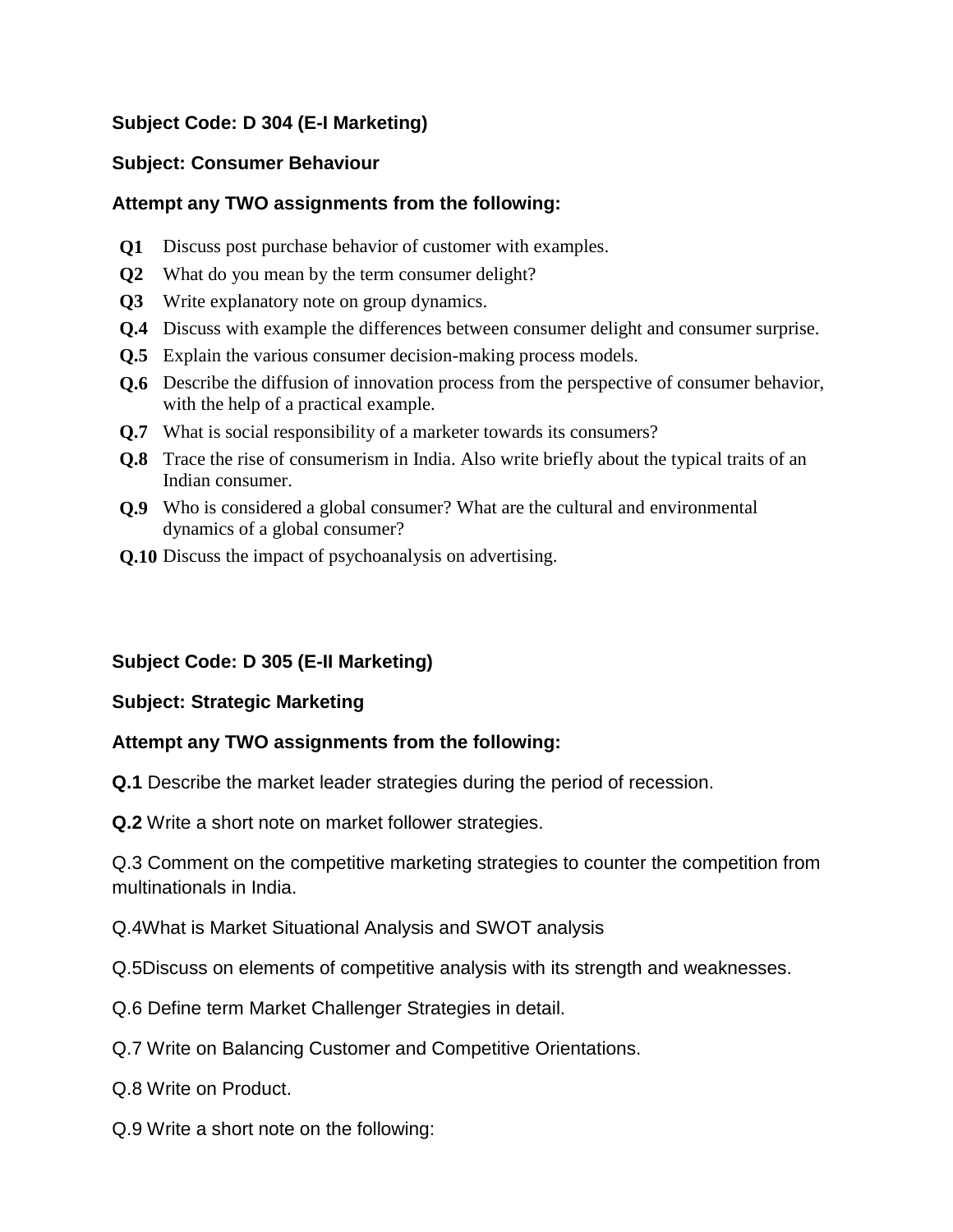- a) Product Mix
- b) The importance of Competition
- Q.10 How to position a single and multiple brand write in detail

#### **Subject Code: D 306 (E-III Marketing)**

#### **Subject: Advertising and Media Management**

#### **Attempt any TWO assignments from the following:**

- **Q1** Write a short note on copy writing.
- **Q2** In which way does the advertising of industrial products differ from the of consumer products?
- **Q3** Discuss the statement "advertising is relevant to all the stages of product life cycle.
- **Q.4** Explain the role of advertising in the dynamic business scenario.
- **Q.5** What significance does advertising have in the promotion mix and advertising mix? Explain with example.
- **Q.6** List the social, cultural and ethical issues in advertising.
- **Q.7** What is media research? How is it performed? State its applications in marketing and advertising.
- **Q.8** Discuss the various types of advertising media and their respective advantages and disadvantages.
- **Q.9** Provide a detailed study of the trends emerging in advertising, vis-à-vis the Internet and other digital media and the effects of these trends on traditional print advertising.
- **Q.10** Analyze the various dimensions of corporate advertising and highlight their impact on the image of a company.

### **Subject Code: D 307 (E-IV Marketing)**

#### **Subject: Rural and Social Marketing**

#### **Attempt any TWO assignments from the following:**

Q.1 What is marketing mix and explain the additional Ps of marketing mix in detail.

Q.2 explain the role of Govt. and NGO"s in social Marketing.

Q.3 How Social Marketing can be applied in Family Planning, Medicare, small Savings and AIDs prevention?

Q.4 Why is social marketing approach relevant and necessary in today"s environment?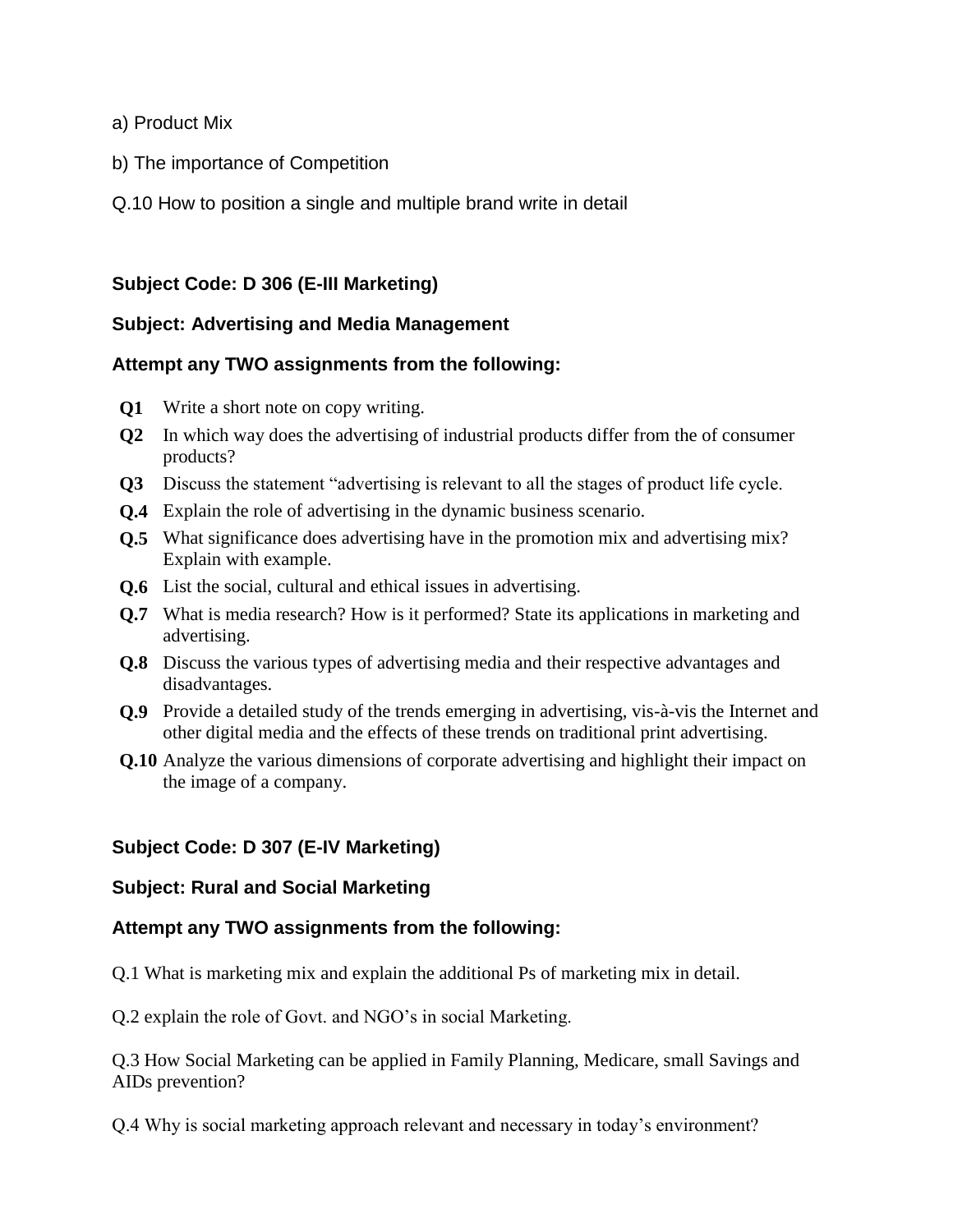Q.5 Define role of Information Technology in Rural Marketing in detail.

- Q.6 Give detail on Rural Promotion.
- Q.7What are the channels of distribution in Rural market.
- Q.8 Define term Pricing in detail.
- Q.9What is Product Plan and branding?
- Q.10 Write about Rural marketing Mix.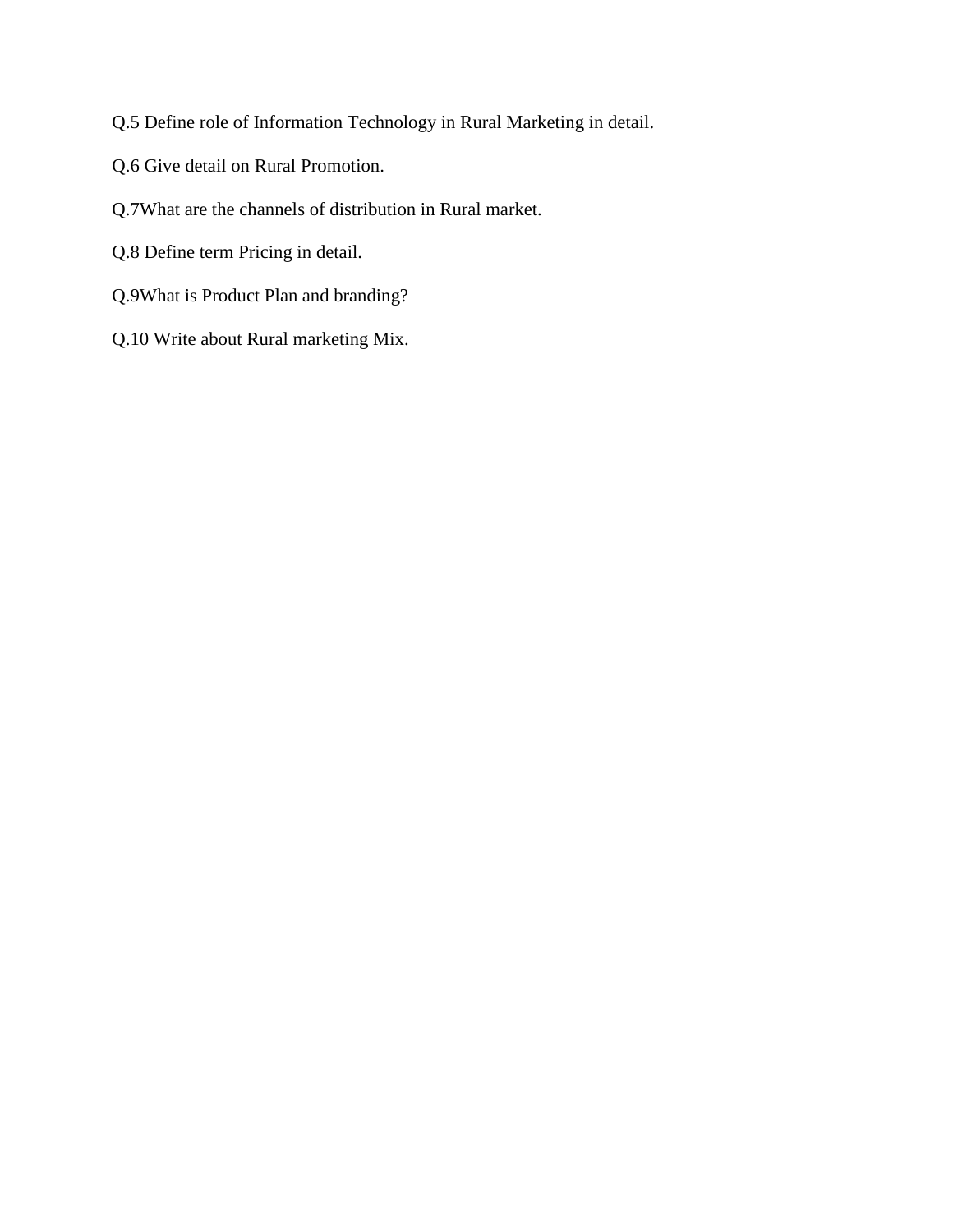# **Subject Code: D 304 (E-I IB)**

# **Subject: Global Business Strategies**

### **Attempt any TWO assignments from the following:**

- **Q1** What is International business and why is it important?
- **Q2** Explain the effect of globalization on international business?
- **Q3** Write a brief note on "import strategy" highlighting documentation.
- **Q.4** Explain the role of World Trade Organization.
- **Q.5** What is the role played by IMF and UNCTAID?
- **Q.6** What strategy should be adopted while designing products for foreign markets?
- **Q.7** Write a note to explain Heckscher-Ohlin theory.
- **Q.8** Discuss the different approaches to globalization.
- **Q.9** Write a brief note of business ethics in an international setting.
- **Q.10** In your opinion, is globalization inevitable? Are overall benefits of globalization positive

# **Subject Code: D 305 (E-II IB)**

### **Subject: International Financial Management**

- **Q1** Write a brief note on syndicated brief credits.
- **Q2** In what way study of international finance help MNCs to manage its affiliate's finances.
- **Q3** Write a note on anticipatory credits.
- **Q.4** What is finance function? What is scope in International Finance?
- **Q.5** Write a short note on the following
	- a) Letter of Credit
	- b) MNC s and International Finance
- **Q.6** Write a short note on the following a) Syndicated Loan b)Export Finance
- **Q.7** What is letter of credit? Describe its role in settlement of trade.
- **Q.8** Write in detail about Euro Bond Market.
- **Q.9** Discuss the merits and limitations of any two borrowing instruments from the area of International Einersec International Finance
- **Q.10** Discuss the significance of External commercial borrowing in international finance.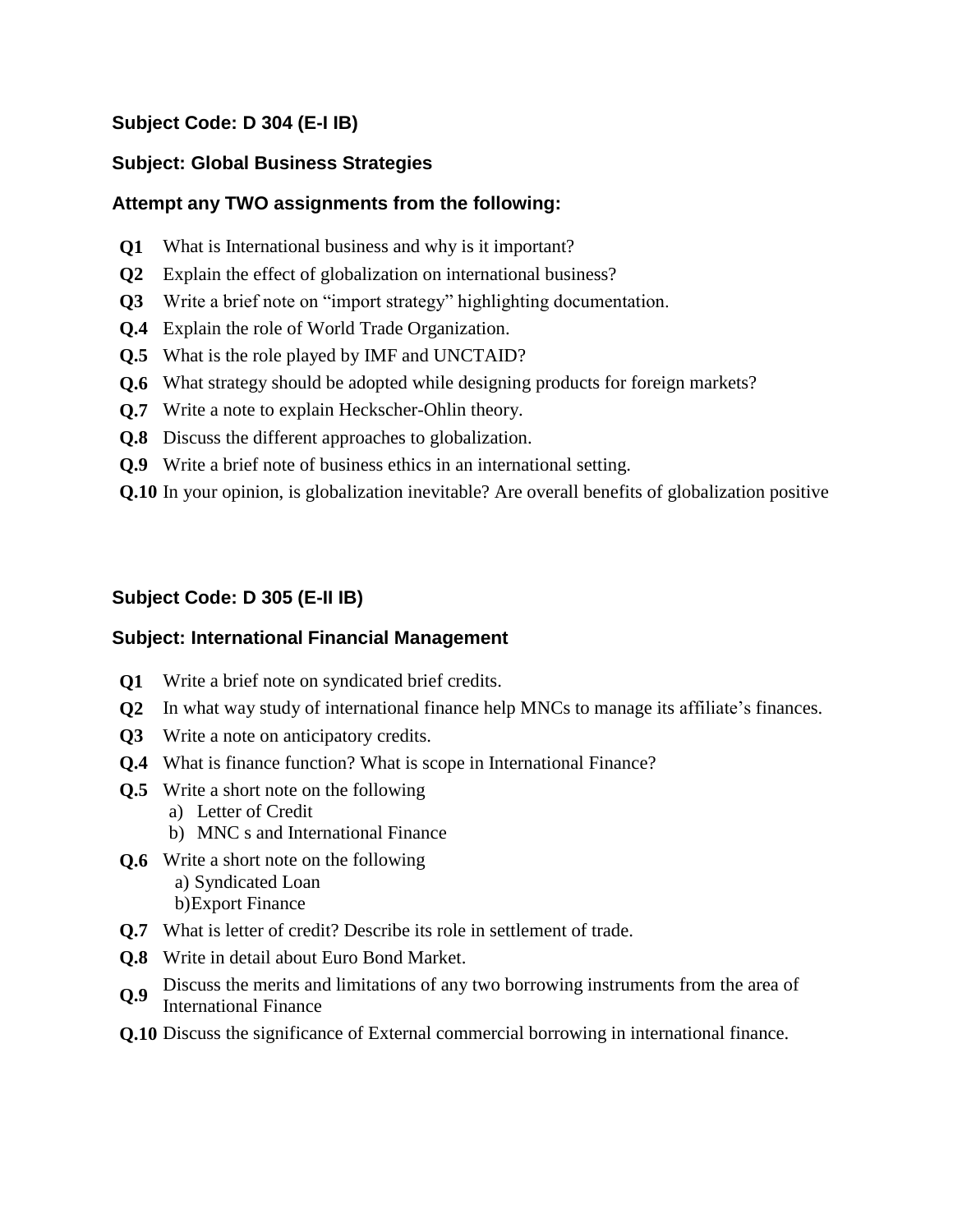### **Attempt any TWO assignments from the following:**

### **Subject Code: D 306 (E-III IB)**

### **Subject: Export-Import Procedures and Documentation**

### **Attempt any TWO assignments from the following:**

- **Q1** What are the main objectives of the Foreign Trade Policy?
- **Q2** What are the main functions of the Board of Trade?
- **Q3** Write explanatory note on ECGC
- **Q4** Export credit insurance has become an important tool of export promotion. Discuss.
- **Q5** Discuss how packaging has gained important in trade.
- **Q6** The influence operating in foreign exchange markets are too numerous and diverse. **Discuss**
- **Q7** International payment settlements are considered risky. Describe the various instruments of payments in this regard.
- **Q8** The type of project exports that are being undertaken is a reflection of the technological maturity and industrial capability of the country. Elucidate.
- **Q9** What is a letter of credit?
- **Q10** State the customer clearance producer of export cargo.

### **Subject Code: D 307 (E-IV IB)**

### **Subject: World Business Environment**

- **Q1** Write a brief note on trading environment on international business.
- **Q2** Explain relation of B.O.P & exchange rate.
- **Q3** Write a short note on regional blocks.
- **Q4** Write a short note on the following a)Off - Shore Market b)Euro Dollar
- **Q5** Write a short note on the following
	- a) Regional Blocks b) Fixed and Flexible Exchange Rate
- **Q6** Explain the need for a separate theory of International Trade.
- **Q7** Write a short note on the following a) Economic and non-economic environment b)Exchange Rate
- **Q8** Explain the relationship between 'Money supply' and 'exchange rate'
- **Q9** Discuss the characteristics of international financial markets.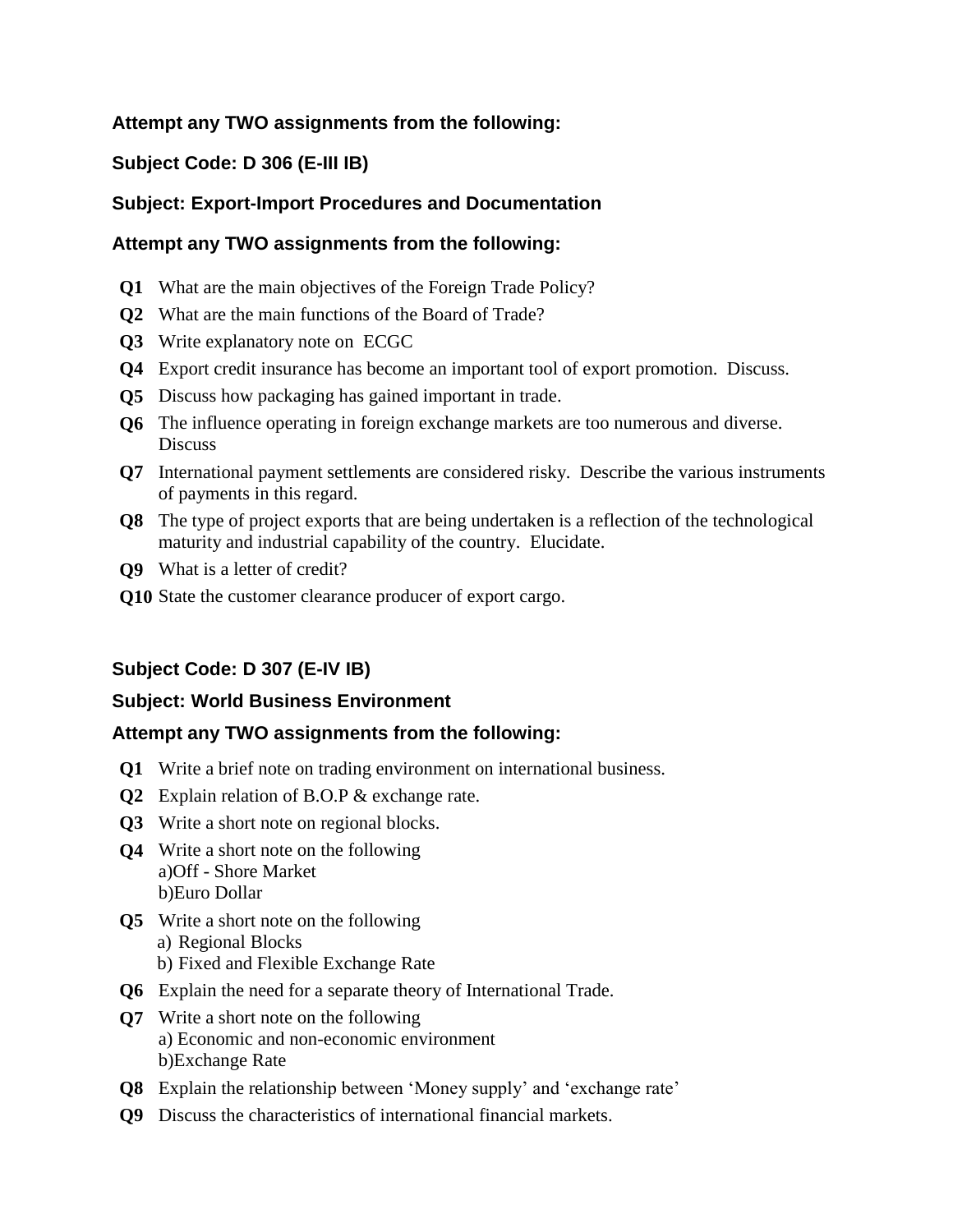**Q10** How 'Quota' act as a trade barrier?

### **Subject Code: D 304 (E-I P&OM)**

#### **Subject: Materials Management**

#### **Attempt any TWO assignments from the following:**

- **Q1** What do you understand from Material Requirement Planning (MRP)?
- **Q2** Write short note on legal aspect of purchasing.
- **Q3** What do you understand by value analysis and cost reduction in materials management?
- **Q4** Describe the various codification systems that are used.
- **Q5** Purchasing and stores management are important components of important components of material management. Explain.
- **Q6** Describe economic order quantity model.
- **Q7** Explain why management of inventory is such a crucial task.
- **Q8** How has technology changed data management in companies?
- **Q9** Explain the importance of logistics in material management.
- **Q10** Discuss the various models in logistics management.

# **Subject Code: D 305 (E-II P &OM)**

### **Subject: Quality Management**

- **Q1** Write short notes on SQC (Statistical Quality Control).
- **Q2** Explain the definition of quality as per ISO 9000:2000.
- **Q3** What is maintenance management?
- **Q4** Explain how present quality system evolved to a stage of TS/QS/ISO 9000 level with a conceptual difference.
- **Q5** Write a note on the following
	- a) Quality Audits
	- b) Juran"s Principle of Quality
- **Q6** What is meant by Quality System? How it is helpful for manufacturing organization?
- **Q7** Discuss the concept of Total Productive Management with suitable example.
- **Q8** What is meant by Total Quality? Discuss various its aspects related to marketing and customer.
- **Q9** What is the difference between SPC and SQC?
- **Q10** Explain with suitable example in a machine shop activity.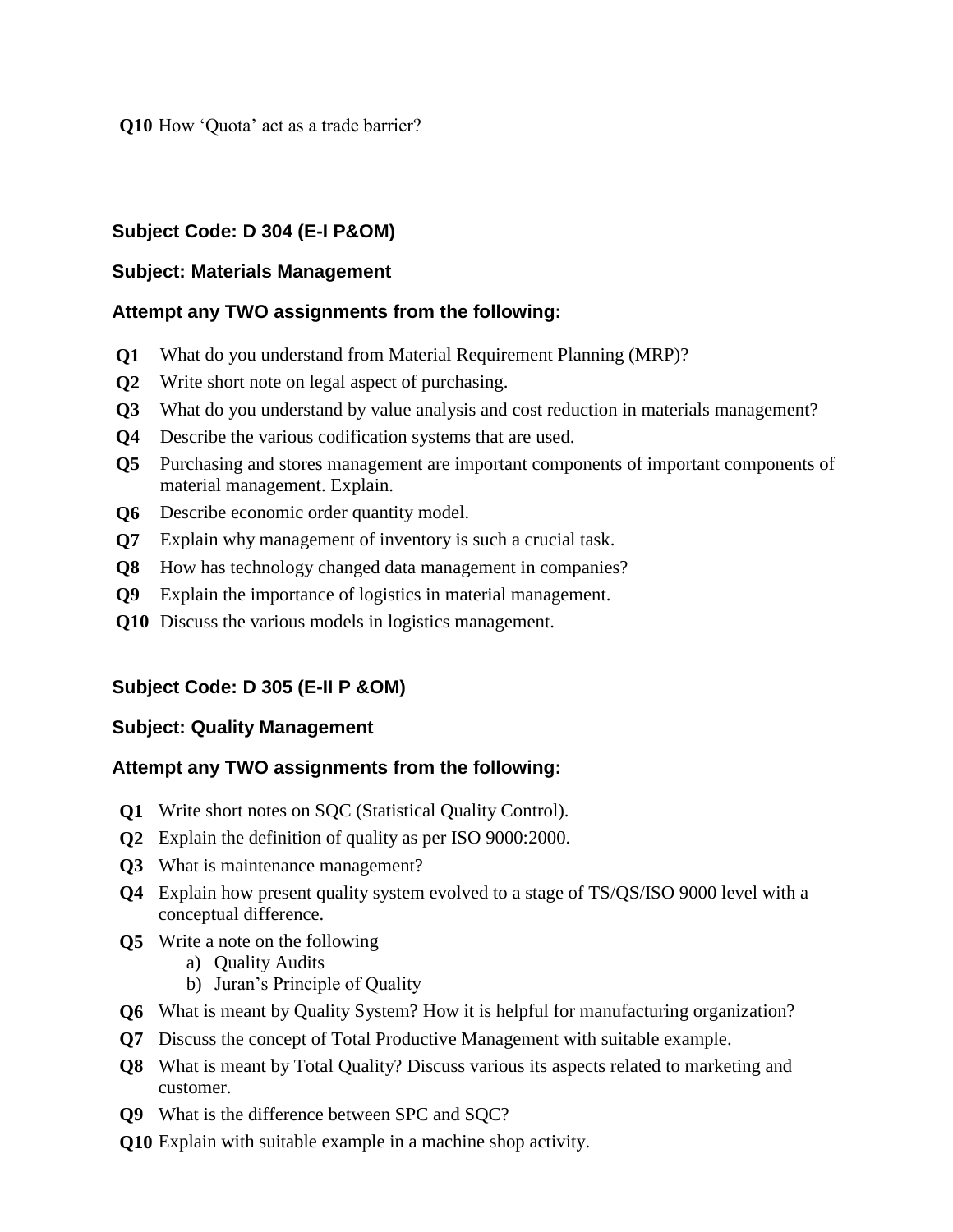# **Subject Code: D 306 (E-III P & OM)**

### **Subject: Production Planning and Control**

### **Attempt any TWO assignments from the following:**

- **Q1** Write the short note on following :
	- a. Production Planning
	- b. Production Control
	- c. Routing Scheduling
- **Q2** Discuss the principle which is to be used for successful product planning and control function. In this highlight forecasting of inventory is necessary.
- **Q3** Discuss the importance of documentation and its detail procedures.
- **Q4** Write Procedures for Production Planning.
- **Q5** Discuss the principles which are to be used for successful product planning and control function. In this highlight forecasting of inventory is necessary.
- **Q6** Discuss the importance of documentation and its detail procedures.
- **Q7** What is Aggregate Planning? Write its objectives, techniques and strategies in detail.
- **Q8** Define JIT in detail.
- **Q9** What is quality management?
- **Q10** What is ERP?

### **Subject Code: D 307 (E-IV P & OM)**

#### **Subject: Industrial Management**

- **Q1** What is the scope and objectives of management?
- **Q2** Discuss the role of an industrial manager.
- **Q3** What factors affect productivity?
- **Q4** Discuss the objectives and scope of work study.
- **Q5** What is Ergonomics and what impact does it have on work study?
- **Q6** What factors affect the selection of plant location?
- **Q7** Explain the different plant layouts and their characteristics.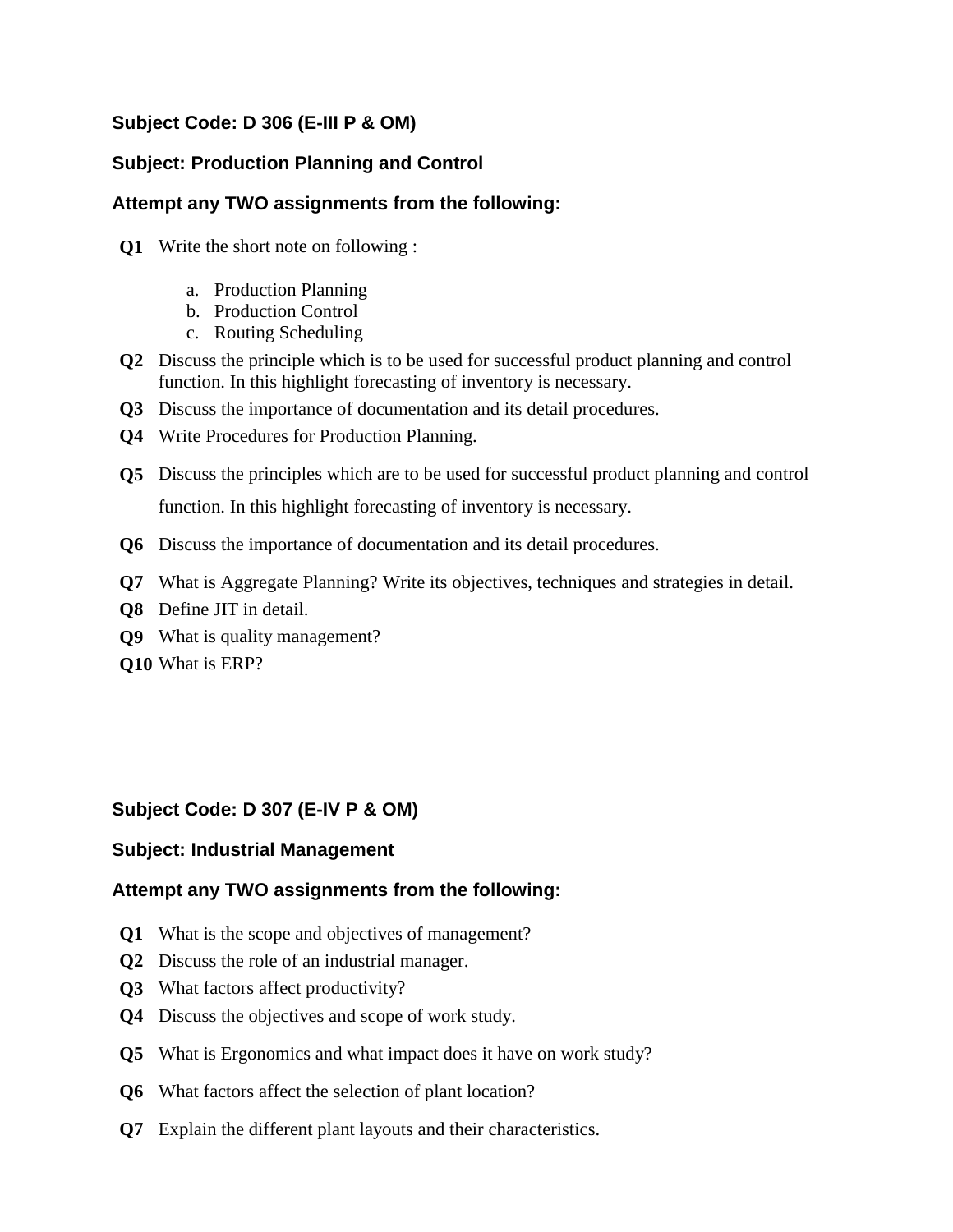- **Q8** What is network analysis?
- **Q9** Explain industrial psychology and its scope.
- **Q10** What factors affect the morale and motivation of industrial workers?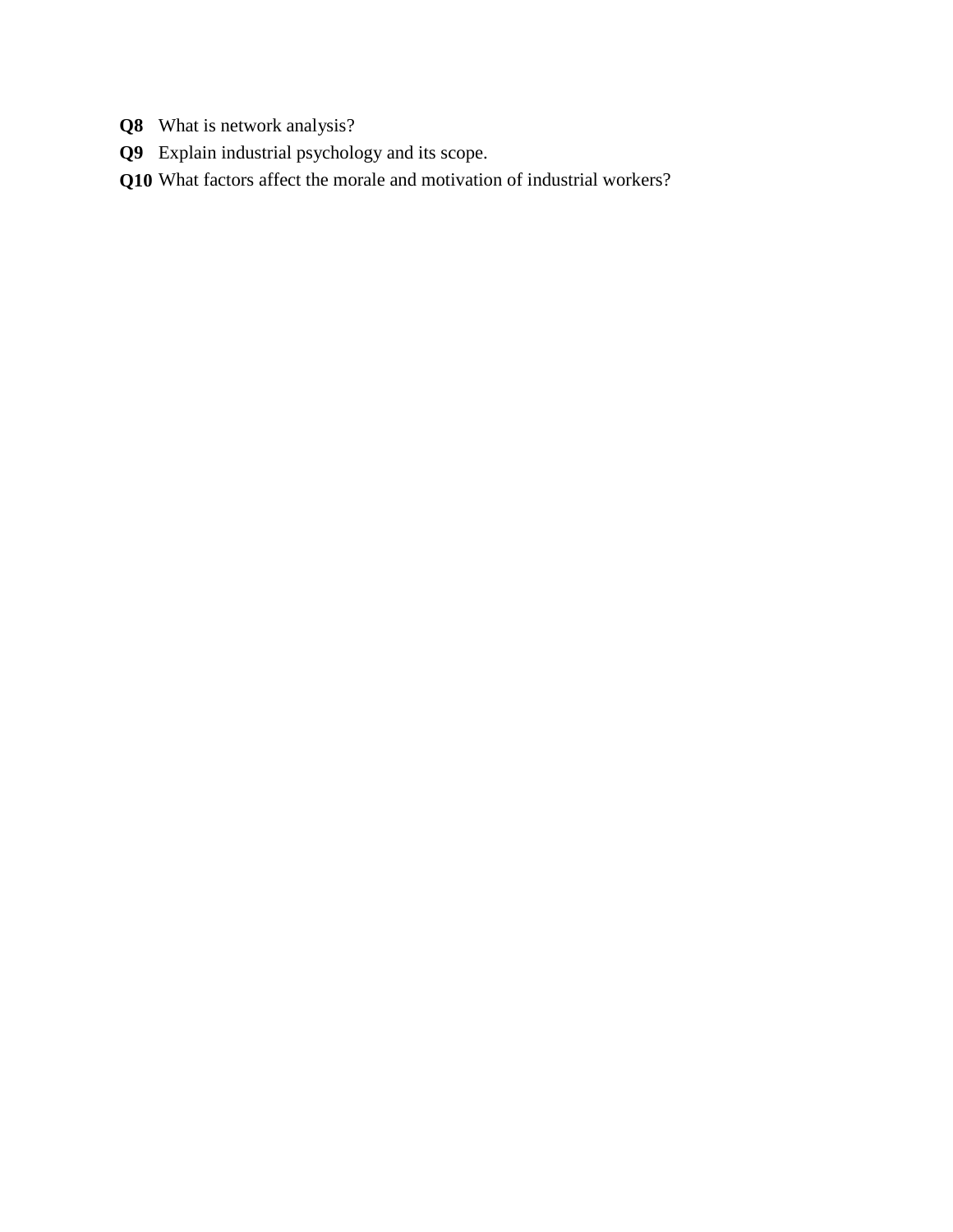### **Subject Code: D 304 (E-I HRM)**

### **Subject: Labour Legislation**

### **Attempt any TWO assignments from the following:**

- **Q1** Discuss the features of Industrial Disputes Act, 1947.
- **Q2** You are a HR head of a Public utility services and you have noticed a lightning strike in the factory. Prepare a notice to workmen for reframing them for continuation of the strike and the consequences which will have to be faced by them.
- **Q3** Write in short
	- Working hours of a registered factory.
	- Commercial Establishment
- **Q4** Define jurisprudence and state the role of the Supreme Court in the evolution of jurisprudence.
- **Q5** Write a short note on the history of trade union movement in India.
- **Q6** Discuss the health, safety and welfare provisions in Factories act 1948.
- **Q7** What are the different rules for the payment of wages in the Payment of wages Act1936?
- **Q8** How are establishments registered?
- **Q9** What is strike, lockout, layoff and retrenchment? Give examples of each.
- **Q10** How are establishment registered?

# **Subject Code: D 305 (E-II HRM)**

### **Subject: Organizational Theory, Structure and Design**

- **Q1** Define Organization and explain its importance.
- **Q2** Define system in reference to organization with its three components.
- **Q3** Discuss the determinants and types of organizational structures in detail.
- **Q4** Write on an Organizational strategy with its types.
- **Q5** What are the four strategies in the Miles and Snow typology?
- **Q6** Write essays on:
	- a ) Managerial implications
	- c) Managing conflicts between managers and strategist
- **Q7** Explain the environmental management process.
- **Q8** What are the various factors that describe the macro-environment of an organization?
- **Q9** Write an essay on environmental uncertainty discussing the simple-complex dimension, stable –unstable dimension and framework.
- **Q10** Define organization Culture with its characteristics in detail.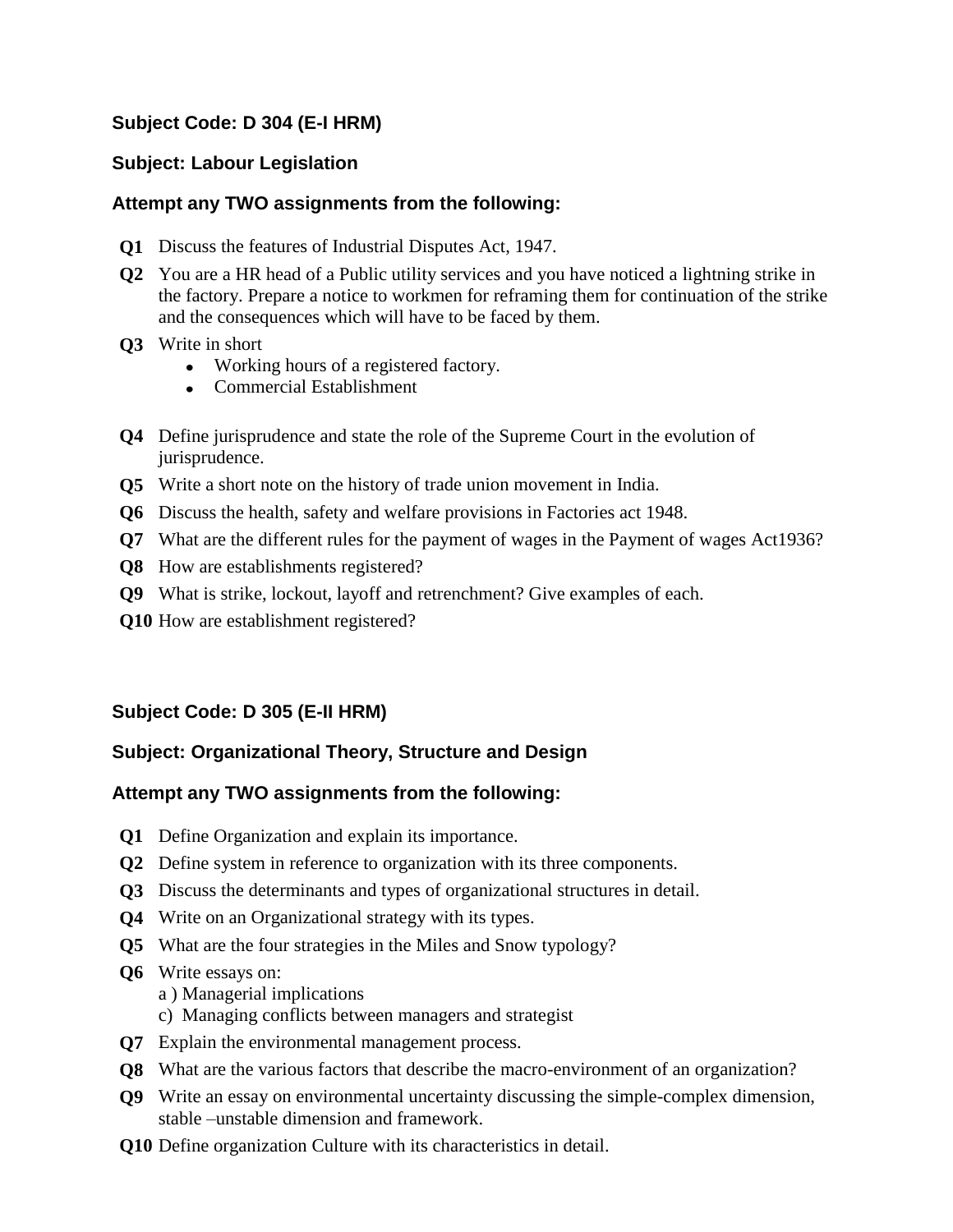# **Subject Code: D 306 (E-III HRM)**

# **Subject: Personal Cost and Compensation Management**

### **Attempt any TWO assignments from the following:**

- **Q1** State the components you would consider to compute cost to Company.
- **Q2** A BPO company is facing a problem of attrition because of problems and threats arising from the transport arrangement made by the company for the its employees which is out sourced. Suggest measure to improve the situation and reduced the rate attrition.
- **Q3** Write short note on
	- Different types of wages
	- Idle Tim
- **Q4** Write short note on
	- a) Different types of wages
	- b) Idle Tim
- **Q5** Write short note on
	- a) Cost of Company (CTC)
	- b) Labour cost and its Components
- **Q6** Which are the factors that affect compensation and benefits decisions in companies?
- **Q7** What is fringe benefits tax? Which are the various perquisites associated with it? Explain the concept of compensation and benefits management, highlighting its scope and
- **Q8** importance. Which are the factors that affect compensation and benefits decisions in companies?
- **Q9** Discuss reward management and the concept of total rewards system.
- **Q10** Discuss the phenomenon of idle time and companies

### **Subject Code: D 307 (E-IV HRM)**

### **Subject: Employee Administration, Industrial Relations and Labour Welfare**

- **Q1** Discuss the features of Industrial Disputes Act, 1947.
- **Q2** You are a HR head of a Public utility services and you have noticed a lightning strike in the factory. Prepare a notice to workmen for reframing them for continuation of the strike and the consequences which will have to be faced by them.
- **Q3** Write short
	- Working hours of a registered factory.
	- Commercial Establishment
- **Q4** What is personnel policy? Explain the process of planning a personnel policy.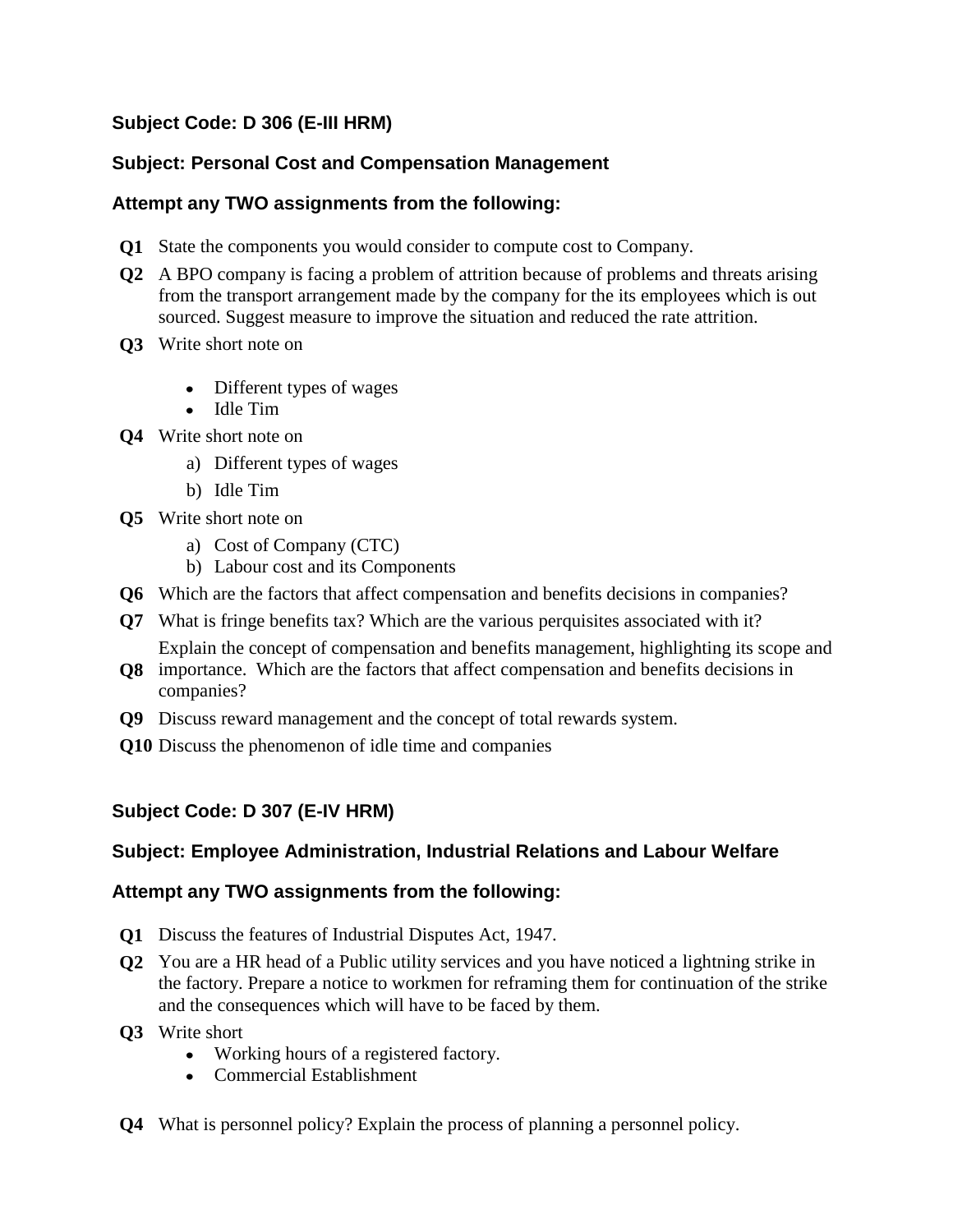- **Q5** Write a note on VRS
- **Q6** Explain the steps involved in disciplinary action in companies.
- **Q7** What is lockout?
- **Q8** Write a short note on the measures taken for the health of industrial workers.
- **Q9** What are the duties of the Conciliation Authority?
- **Q10** What are the penalties for strikes and lockouts?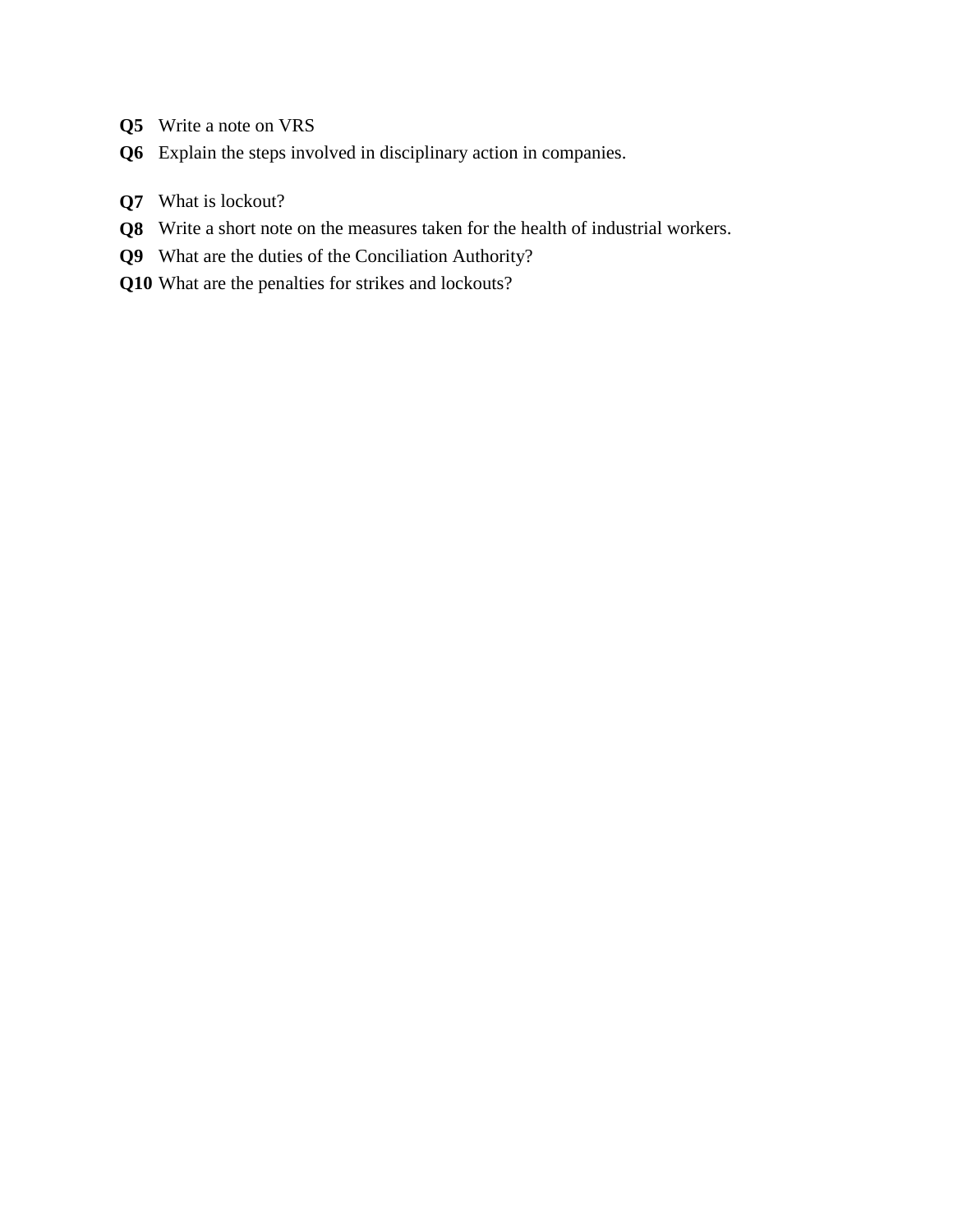# **Subject Code: D 304 (E-I Fin)**

### **Subject: Applied Corporate Finance**

### **Attempt any TWO assignments from the following:**

- **Q1** Explain the objectives & advantages of carrying cost audit to different parties.
- **Q2** Write a detailed note on institutional finance & its features.
- **Q3** Explain the objectives and advantages of short range and long range planning.
- **Q4** Define Financial Planning in detail.
- **Q5** What is Fixed capital?
- **Q6** What is corporate finance and what are the sources of Corporate Finance write in detail.
- **Q7** What is Working Capital
- **Q8** Write a short notes on
	- a) Seed Capital
	- b) Equity Share Capital
- **Q9** Write a short notes on
	- a) Preference Share Capital
	- b) Debentures

**Q10** What is dividend write in detail?

# **Subject Code: D 305 (E-II Fin)**

# **Subject: Risk and Insurance Management Attempt any TWO assignments from the following:**

- **Q1** Explain the term insurance with example.
- **Q2** Why insurance business is necessary to be regulated?
- **Q3** What are the external & internal factors which are responsible for high, optimum & low pricing of insurance policies?
- **Q1** Explain the term insurance with example.
- **Q2** Why insurance business is necessary to be regulated?
- **Q3** What are the external & internal factors which are responsible for high, optimum & low pricing of insurance policies?
- **Q4** Define Life insurance and other Personal Insurance in detail
- **Q5** Write an essay on the importance of rate making process. Discuss various methods of rate making.
- **Q6** What are the emerging trends in marketing of insurance products?
- **Q7** Write Principles of Insurance Contract with example.
- **Q8** Write on Financial derivatives in detail.
- **Q9** What are the objectives of risk management?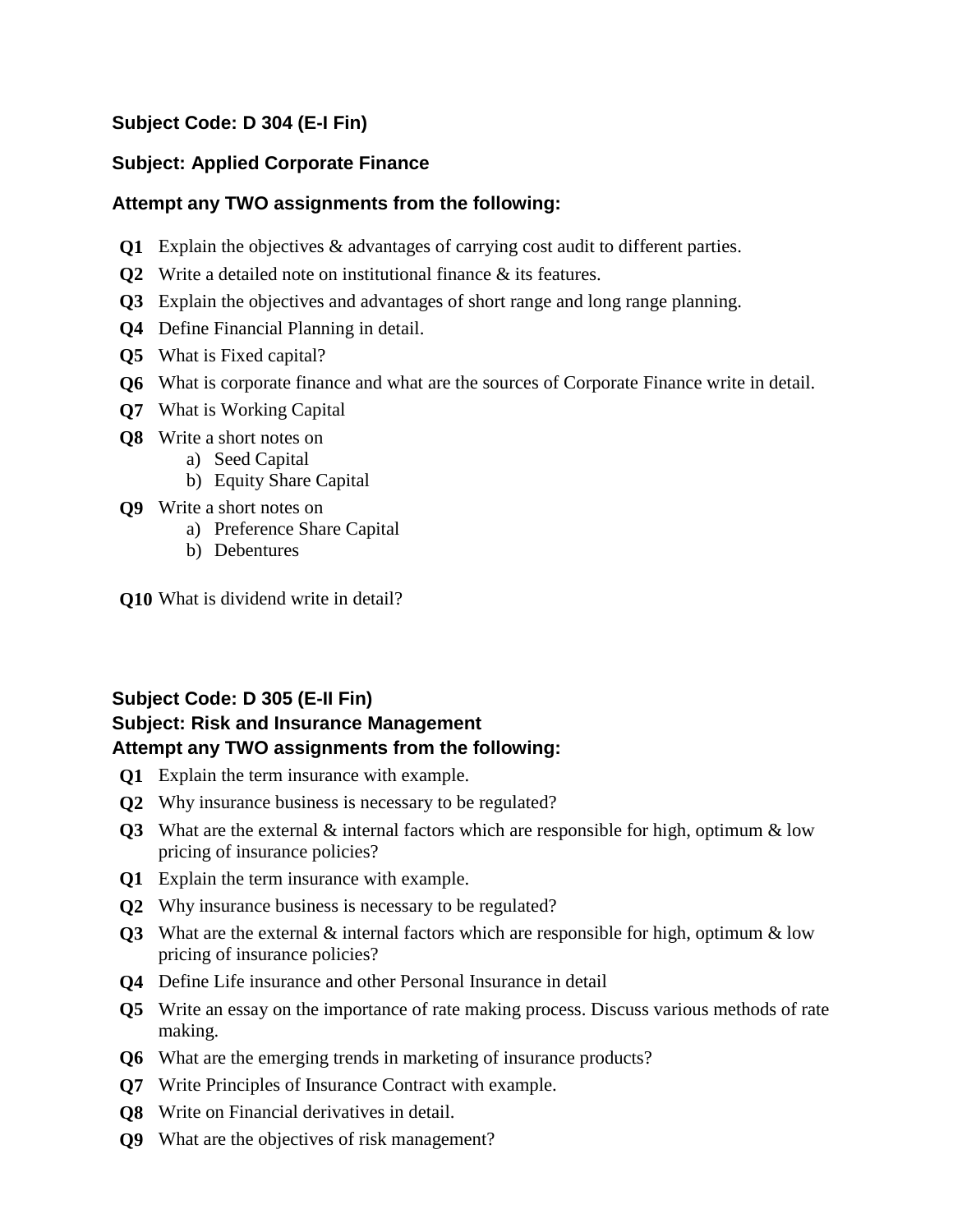**Q10** Write short note on the following:

- a) Reinsurance
- b) Credibility
- c) Credibility of Loss experience

# **Subject Code: D 306 (E-III Fin)**

### **Subject: Investment Analysis and Portfolio Management**

# **Attempt any TWO assignments from the following:**

- **Q1** Discuss various approaches to investment decision making.
- **Q2** Explain in brief the portfolio management process.
- **Q3** Write note on portfolio return with example.
- **Q4** What are the features of investment planning? How is risk profiling done?
- **Q5** List the various types of investments in the securities market.
- **Q6** Which are the various types of derivatives? What kinds of channels do derivatives use and what kinds of contracts are included? State the latest developments that have been seen in the derivatives market in India.
- **Q7** Give a detailed analysis of corporate debt instruments.
- **Q8** Provide a detailed overview of bond management.
- **Q9** What is high frequency trading and what is its impact on Efficient Market Hypothesis?
- **Q10** What is the arbitrage pricing theory? What is included in an arbitrage portfolio?

# **Subject Code: D 307 (E-IV Fin)**

# **Subject: Financial Institutions and Banking Operations**

- **Q1** What is a financial institution? Explain its significance in the Indian Financial system.
- **Q2** What is interest rate? What are the components' of interest rate?
- **Q3** Write a detail note on Securities Exchange Board of India (SEBI).
- **Q4** Describe the phase –wise development of Mutual Funds Industry and write the advantages of Mutual Funds.
- **Q5** Write a note on the following:
	- a) Functional of RBI
		- b) Venture Capital
- **Q6** Write a note on the following: